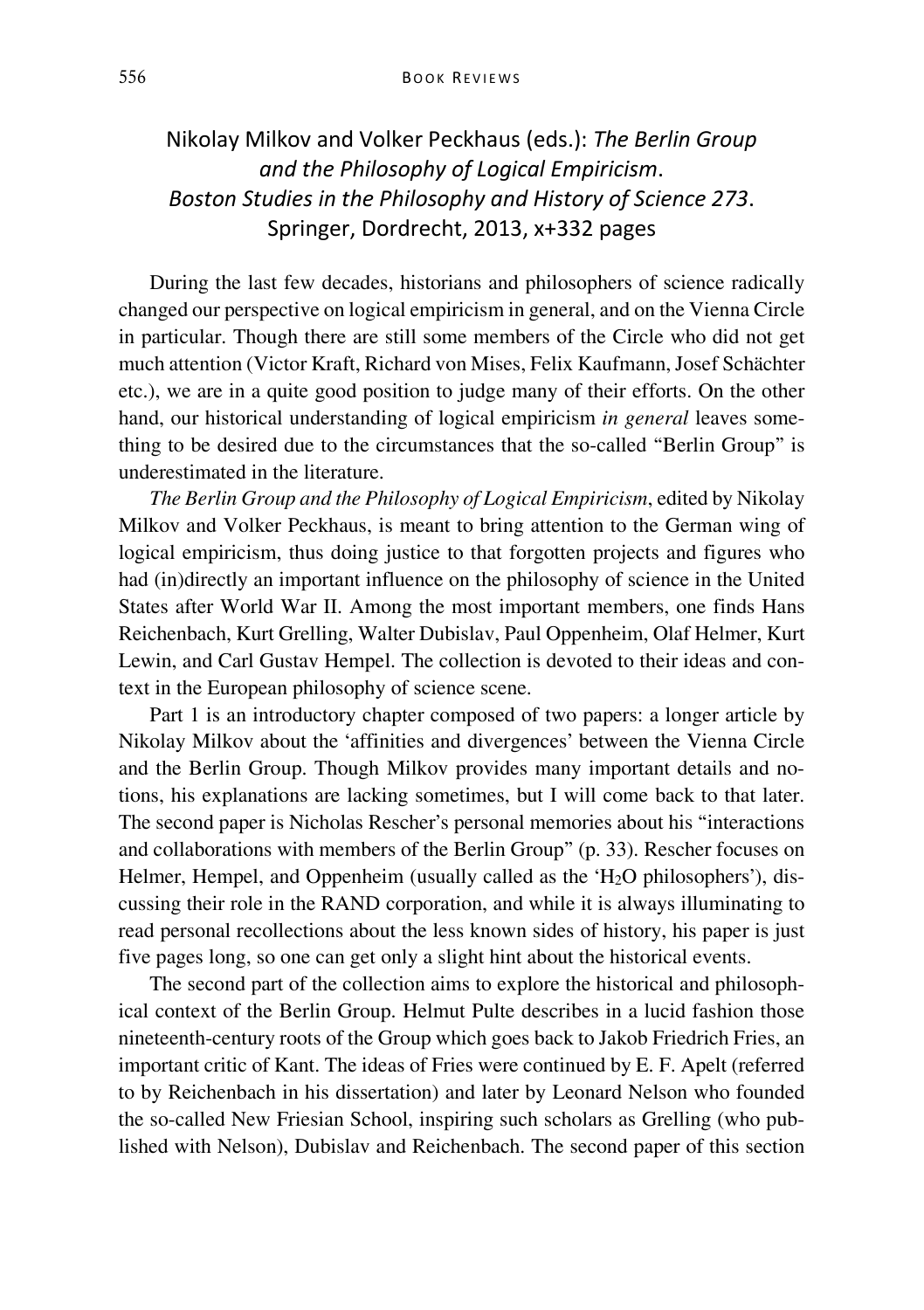is

Jeremy Heis' work on the connections between Ernst Cassirer, Lewin, and Reichenbach—a topic which surfaces again in Milkov's paper who will argue that Hempel "more closely followed Lewin's Cassirer-inspired project than he did that of Hans Reichenbach" (p. 298).

Given that the Berlin Group is associated with individual figures rather than commonly shared theses, the collection treats the main figures in separate chapters. Part 3 considers Reichenbach's life and work. Flavia Padovani touches upon Reichenbach's time in the so-called Jugendbewegung (German Youth Movement), the famous Erlangen-conference, and his work on the radio. The paper, otherwise, is devoted to the conceptions of time and 'genidentity' as it was worked out by Lewin and Reichenbach. Michael Stöltzner's paper discusses the question of quantum mechanics and indeterminism. He achieves some important and strange conclusions; both Reichenbach and (based on his claims) the literature stated that the distinguishing feature of the Berlin Group (contrasting it with the Vienna Circle) is their member's continuous contact with the actual works of scientists. Nonetheless, Stöltzner shows that this idea requires some qualification since Reichenbach "did not involve himself into the details of the physical discussions, but pursued a genuinely philosophical agenda" (p. 146). Finally, Andreas Kamlah presents Reichenbach's involvement in the *Jugendbewegung*, which was a reform movement, originated from the early years of the twentieth century. He was an important figure in the so-called *Freistudenten* [Free Students] movement in Berlin—due to its explicit socialist leanings Reichenbach had different times later in pursuing academic jobs. Kamlah argues quite convincingly that Reichenbach's involvement (and leading role) in the voluntarist, pluralist, and tolerant movement had an important effect also on his philosophy (as it was the case actually with Carnap too).

Part 4 is devoted entirely to Dubislav—we got to know his logical works (Christian Thiel), his ideas on transcendental arguments (Temilo van Zantwijk), and his relation to Bernard Bolzano (Anita Kasabova). Two things emerge from these articles: Dubislav was involved in many up-to-date projects, acknowledged by many important figures of the history of logic and philosophy in the twentieth century. The other is that the fact that Dubislav is quite forgotten among philosophers might be due to the fact that, for example, his logical project was partly a failure since his work did not provide a decision procedure for classical monadic quantificational logic, or more precisely, "it yields only a sufficient criterion of validity, and not a necessary one" (p. 187).

Kurt Grelling (discussed in Part 5), though played in important role in the Berlin Group, he was always a third member behind Reichenbach and Dubislav as it is argued in Volker Peckhaus' contribution. Peckhaus mentions Grelling's ideas on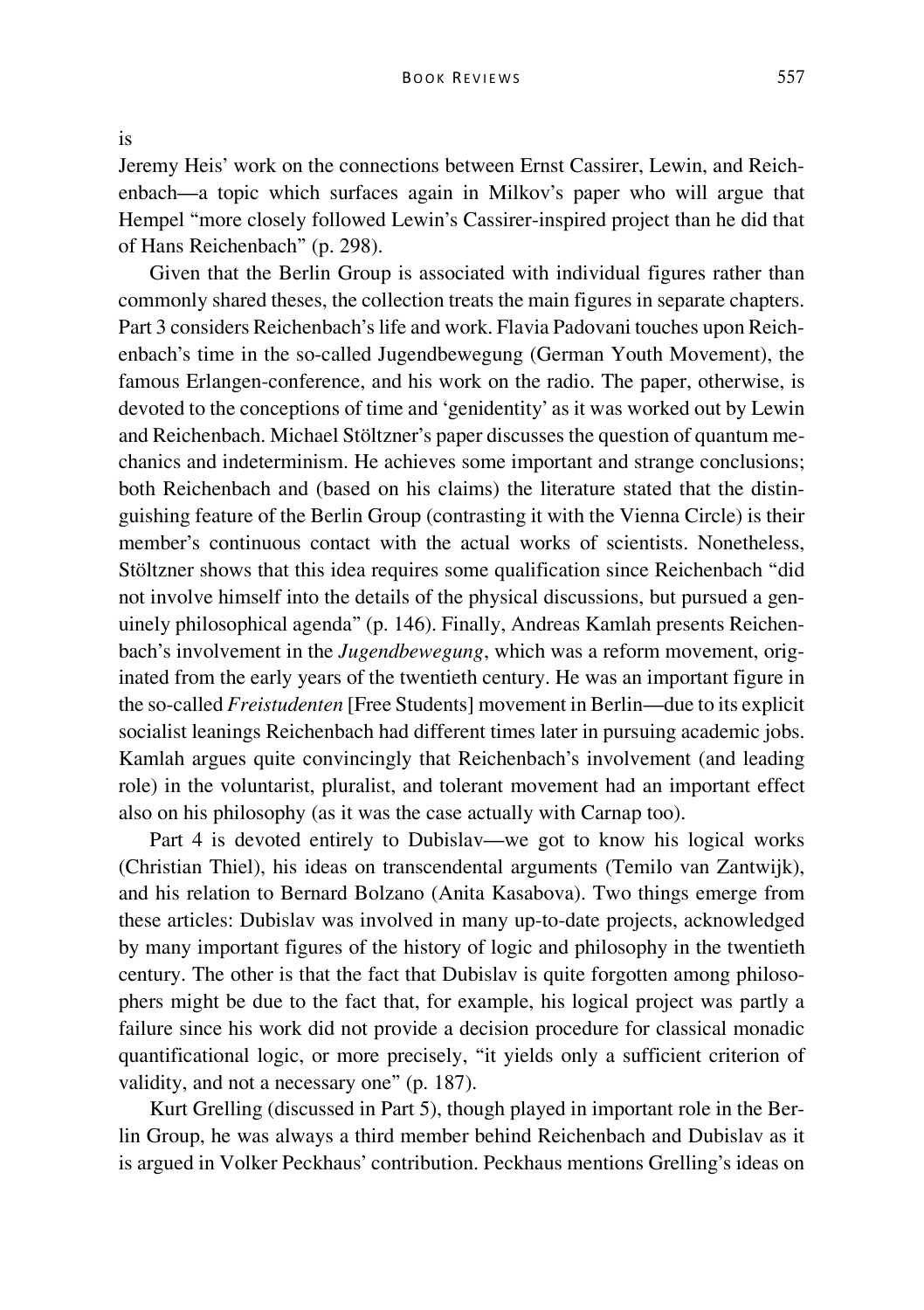formal ontology (which is also the subject of Arkadiusz Chrudzimski's paper), his Russellian leanings (he translated four important books of Russell), and his involvement in psychology. Nevertheless, what emerges in these sections for sure is that Grelling was "a valuable collaborator" (p. 241).

The final, sixth part of the collection contains one paper on Oppenheim (Paul Ziche with Thomas Müller), and two on Hempel (Nikolay Milkov and Erich H. Reck). Ziche and Müller take Oppenheim as a co-author of many important philosophers of science and claims that he was "the greatest philosophical co-author of the twentieth century" (p. 265). On the other hand, and more importantly, they also view Oppenheim as an individual scholar who was interested in the order of the sciences, holding some unique position among logical empiricists. The Hempel-papers consider him in relation to others: Milkov argues against Michael Friedman's thesis that Hempel was influenced more by Carnap than by any Berliner. Finally, Reck takes the late Carnap's ideal of explication (on which we have now a flourishing secondary literature, partly due to Reck), and compares it to Hempel's ideas on the Covering Law Model of explanation; on the base of this Reck is able "to get clearer about why exactly [Hempel's] texts were so influential and, more basically, what their philosophical significance is" (p. 312).

Finally, a few words need to be said about the general narrative of the volume. In his introduction, Milkov claims that there is a certain asymmetry in the reception of the Berlin Group and the Vienna Circle in favor of the latter, though in some cases the Berliners have a priority claim. After that, he tries to show the reasons of the general neglect of Reichenbach's group. He discusses one theoretical and three external factors which purported to explain the asymmetry in the reception-history. The theoretical factor is that what "made the Vienna Circle's activities the more visible was Ludwig Wittgenstein's philosophy of language" (p. 5), and that when the philosophical debates of the Circle got public it "called attention to themselves in ways not seen in the Berlin Group" (p. 5). Contrary to this, the Berlin Group was occupied with dialogues of working scientist, keeping their eyes on the concrete scientific developments instead of inner-type philosophical debates.

The problem is that which Vienna Circle does Milkov talk about? The Vienna Circle members indeed shared many commitments, mainly connected to Wittgenstein, and debated only about philosophical matters (external to the actual scientific problems) *according to the received view*. Thanks to such volumes as Milkov's and Peckhaus', however, we are now aware of that fact that the received view was false or at least misleading and oversimplified. So Milkov's story could be true in the received view, but false in the rehabilitated picture—the question is, which story was the story about the Circle in the 1920s and 1930s. Anyway, another question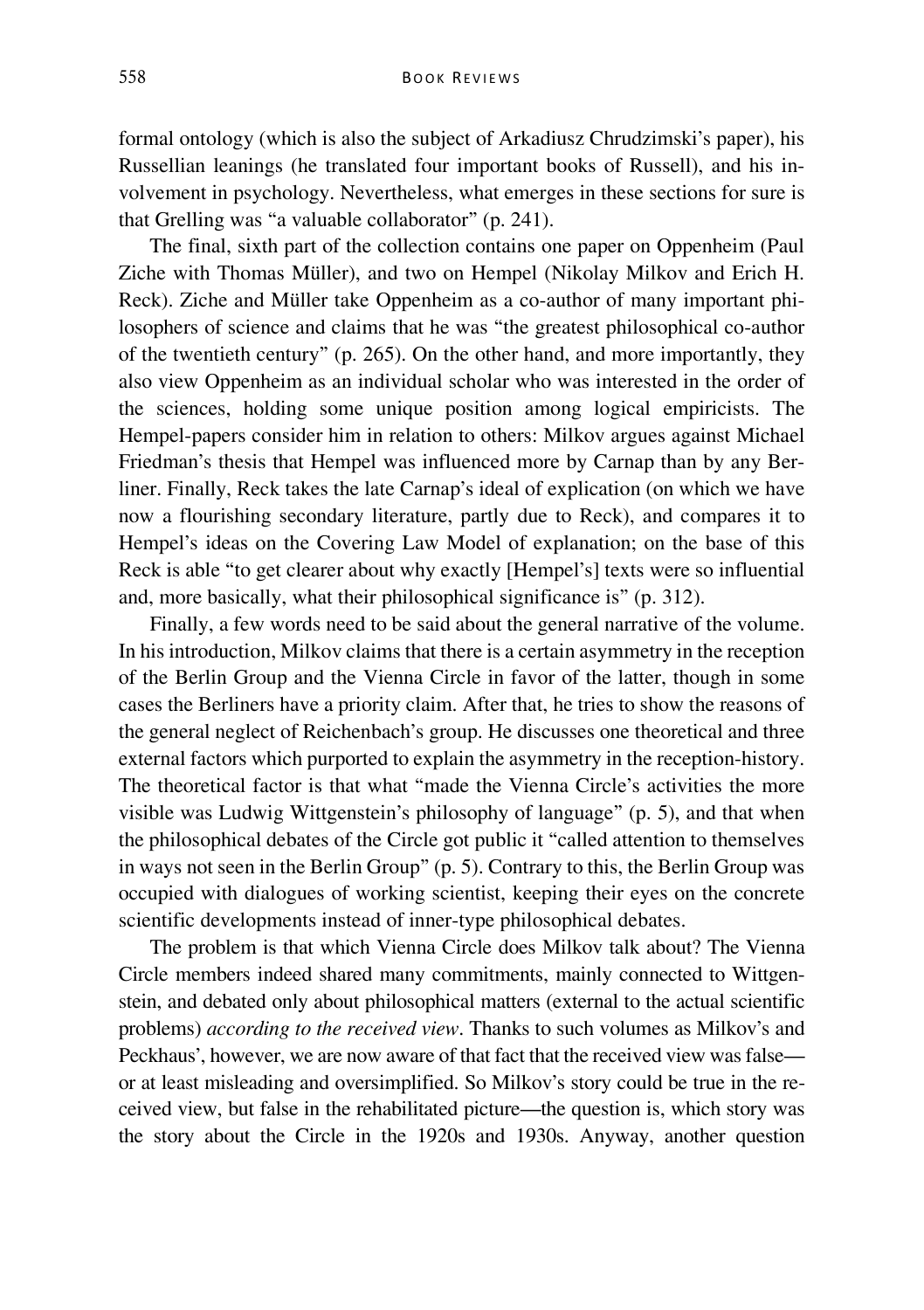emerges—namely that how did actual scientists respond to the claims and theories of the Berlin Group? Were they taken seriously? We do not get an answer to that.

The external factors behind the asymmetry are these: (i) the manifesto's radical program made the Circle recognized worldwide, (ii) the members of the Berlin Group had quite a peculiar and tragic careers without becoming as mainstream and known scholars as Schlick or Neurath, (iii) "[w]hereas Hitler came to power in Berlin in January 1933, he did not force Austria into the German Reich for more than 5 years (in March 1938)" (p. 7).

Regarding (i) one might point out that (a) the manifesto raised important and deep controversies inside the Circle; (b) the papers of Eino Kaila, Åke Petzäll and Feigl/Bloomberg did not originate from the Circle's manifesto—Kaila went to the Circle's meetings in 1929 but knew their program much earlier, and Feigl was one of those students of Schlick who persuaded him to gather a group of scholars around him to discuss philosophical problems. On the other hand, Reichenbach already published many important books and papers (also popular ones) already in the early 1920s. It is a further question (perhaps connected to the Austrian and German philosophical scene) why his efforts were less successful in the forming periods.

The second point is also problematic: it is true that it was only Reichenbach who "fully developed his philosophical program" (p. 6)—while Grelling organized some discussion groups even in the internment camp in South (Vichy) France in 1941, he died in Auschwitz one year later, still in his productive years. Dubislav, after a short imprisonment in Berlin, went to Prague where "he killed in jealousy first his girl-friend then himself on 16 September 1937" (p. 237). Many of the members of the Vienna Circle indeed had a much fruitful and longer career. On the other hand, Hahn died already in 1934, and Schlick was murdered in 1936; Zilsel committed suicide in 1944. While all the members of the Berlin Group worked in Berlin between 1926 and 1933 (when Reichenbach immigrated to Turkey), the Vienna Circle's most important members left Vienna quite early: Philipp Frank took over Einstein's position in Prague in 1912, Carnap got a positions there too in 1931, and after 1934 Neurath went to Hague. Somehow the Circle still managed to work together and built up the narrative of a successful discussion group.

Finally, though Hitler came to power in Berlin in 1933, the national socialist's revolution in Vienna caused the dissolution of the Ernst Mach Society already in 1934 and made it impossible (even earlier) for many members to get a job at the University.

Though Milkov did a great job to explore the reasons behind the asymmetry between Berlin and Vienna, some more details and inquiries are required since in